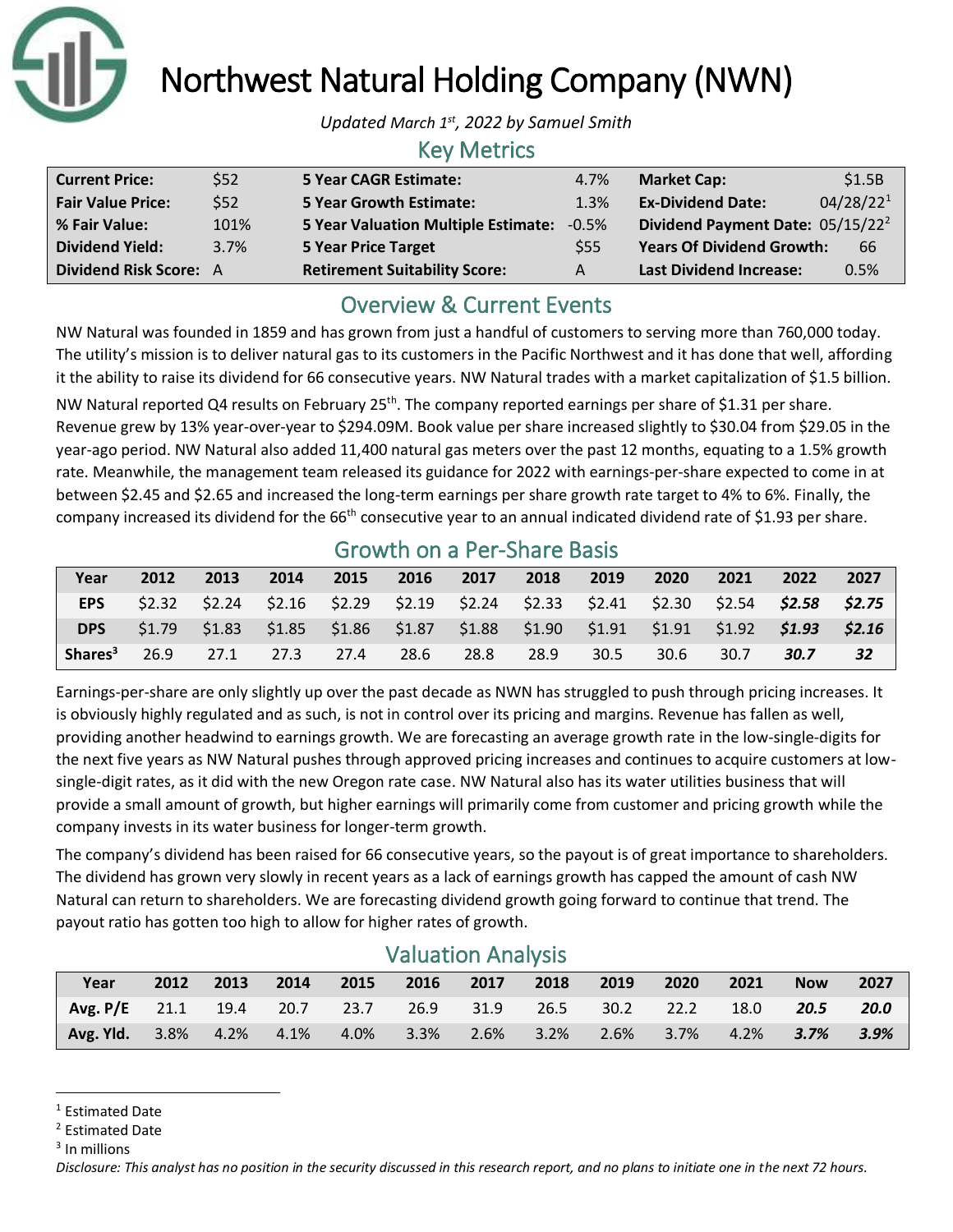

# Northwest Natural Holding Company (NWN)

#### *Updated March 1 st, 2022 by Samuel Smith*

NW Natural's price-to-earnings multiple has risen substantially during the past decade. This has seen the stock's multiple rise from 15.2 in 2009 to 30.2 in 2019 before declining back to 20.5x today. With interest rates at historical lows and dividend stocks losing their luster when it comes to high valuations, we have reduced our estimate of fair value to 20 times earnings, even though NWN was trading for over 30 times earnings not too long ago. As a result, the stock is overvalued right now according to our model.

### Safety, Quality, Competitive Advantage, & Recession Resiliency

| Year   | 2012 | 2013 | 2014 |     |     |       | 2015 2016 2017 2018 2019 |     | 2020 |        | 2021 2022 2027 |     |
|--------|------|------|------|-----|-----|-------|--------------------------|-----|------|--------|----------------|-----|
| Payout | 81%  | 82%  | 86%  | 95% | 88% | . 84% | 85%                      | 79% | 83%  | $76\%$ | 75%            | 79% |

NW Natural's quality metrics have been very steady in the past decade. Seventy-six percent of its total assets are encumbered by debt, which is completely acceptable for a utility. Its interest coverage is fairly strong at 3.6, so there are certainly no financing concerns moving forward. The payout ratio is around three-quarters of earnings, which is muchimproved from previous years.

Its obvious competitive advantage is in its monopoly in its service areas. This allowed it to perform extremely well during the Great Recession as discretionary use of natural gas and water is very low. At the same time, the regulatory nature of it prevents it from driving strong profitability growth during economic booms.

## Final Thoughts & Recommendation

NW Natural is priced right around our fair value estimate. That said, weak growth momentum means that total annualized returns over the next half decade are expected to be 4.7% thanks to the combination of the 3.7% yield and 1.3% expected annualized earnings growth. Given these factors, we rate the stock a Hold as the decent yield and stable business model make it a solid pick for conservative income investors, but the total returns are not compelling enough to warrant a Buy rating.



**[Click here to rate and review this research report. Your feedback is important to us.](https://suredividend.typeform.com/to/e7Q96E)**

*Disclosure: This analyst has no position in the security discussed in this research report, and no plans to initiate one in the next 72 hours.*